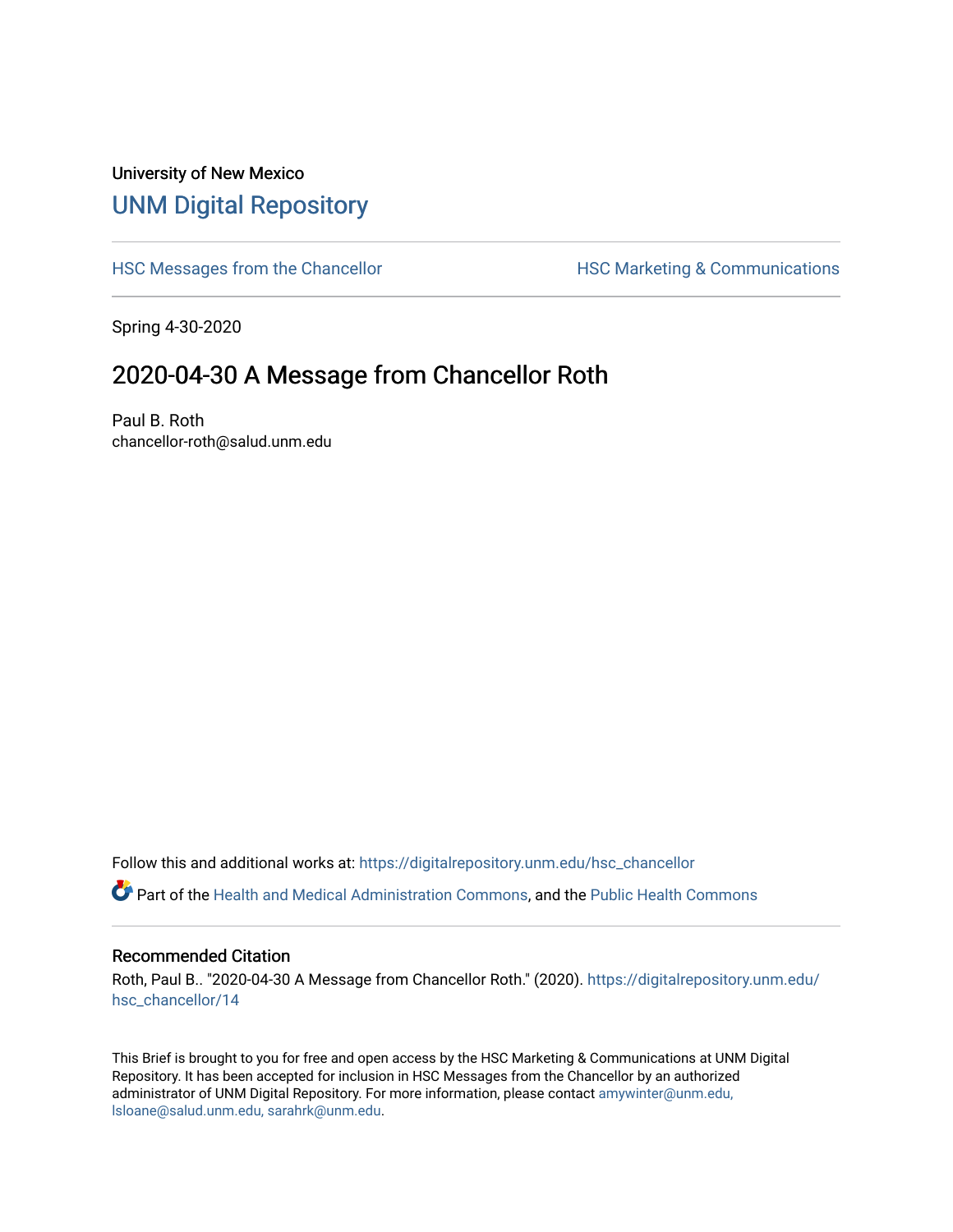

[View this email in your browser](https://mailchi.mp/5fede0cf96c5/message-from-the-chancellor-coronavirus-4402940?e=b4bbfca2c0)

## **A Message from Chancellor Roth**

Dear Colleagues:

In these daily messages, I have been focusing much of my attention lately on our clinical response to the COVID-19 public health crisis. But of course it has had an impact throughout the Health Sciences Center in a variety of areas.

I have been asked to join the Governor's Navajo Nation Rapid Response Team. This team is comprised of leaders and experts in their fields from all over the state, including Dr. Sara Lathrop from the Office of the Medical Investigator. We will be working together to continue to support our neighbors on tribal lands and stop the spread of the virus in these hard hit areas.

Here are some updates on other developments around the HSC:

- The CEO search for the UNM Medical Group has been paused for 90 days to conserve resources and ensure a smooth and successful search. UNMMG will continue to be capably led by Dr. Robb McLean, interim CEO. We'll provide updates when more details become available.
- Rob Giebitz and Gary Smith in the UNM Office for Continuous Professional Learning have done outstanding work supporting our hospitalist COVID team by creating and maintaining a practical and timely practice resource. Their work has been a gamechanger, rapidly providing relevant and helpful resources to the frontline, where their work is getting rave reviews.
- As I mentioned earlier this week, we are offering employee wellness webinars that promote self-care. The second webinar [runs tomorrow,](https://unm.us19.list-manage.com/track/click?u=59ce53c1a4dedb490bac78648&id=c14cf27884&e=b4bbfca2c0) **Friday, May 1, from 12:15**